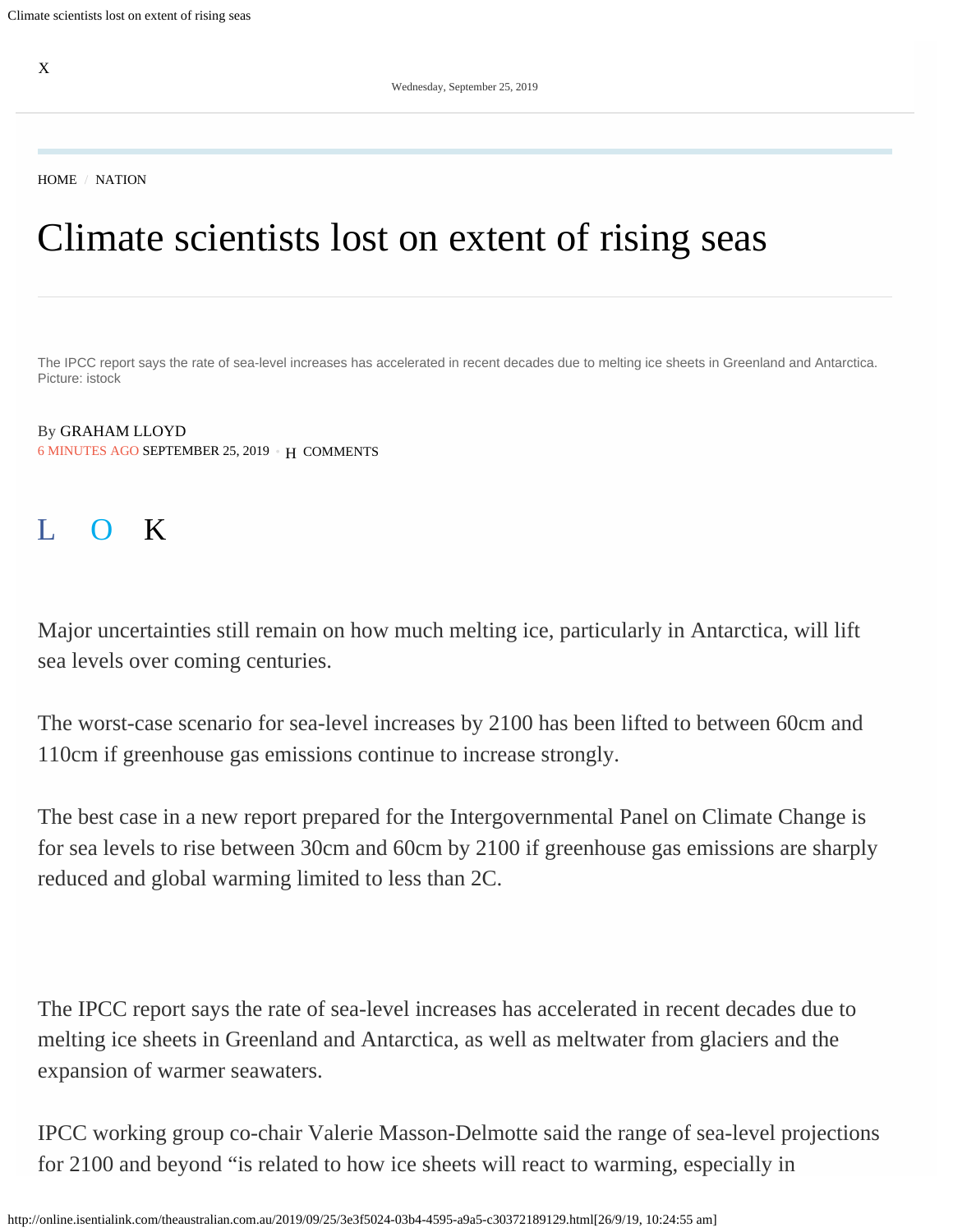Antarctica, with major uncertainties still remaining".

Debra Roberts, co-chair of the IPCC working group that prepared the report, said drastic action was needed to limit sea-level rises that would impact millions of people around the world.

The report said once-in-a-century extreme coastal flooding could be expected at least once every year by the middle of this century. "We will only be able to keep global warming to well below 2C above pre-industrial levels if we effect unprecedented transitions in all aspects of society, including energy, land and ecosystems, urban and infrastructure, as well as industry," Dr Roberts said.

Earlier IPCC reports have called for the phase-out of fossil fuels and a change to diets away from meat.

The special report on oceans and the cryosphere is one of a series commissioned by the IPCC. Others were on the impact of 1.5C warming, the land sector and biodiversity.

The global ocean covers 71 per cent of the Earth's surface and contains about 97 per cent of the Earth's water.

The cryosphere refers to frozen components of the Earth's system, which cover about 10 per cent of Earth's land area.

Most of the findings in the latest report are already well known and include the impact of warmer temperatures on coral reefs and rising sea levels on coastal development. The report says that, over the 21st century, the ocean is projected to transition to unprecedented conditions, with increased temperatures, greater upper-ocean stratification and further acidification. Marine heatwaves and extreme El Nino and La Nina events are projected to become more frequent.

Global-scale glacier mass loss, permafrost thaw, and decline in snow cover and Arctic sea ice extent are projected to continue in the near term (2031-50).

The Greenland and Antarctic ice sheets are projected to lose mass at an increasing rate throughout the 21st century and beyond. "One new thing is that we can now say with some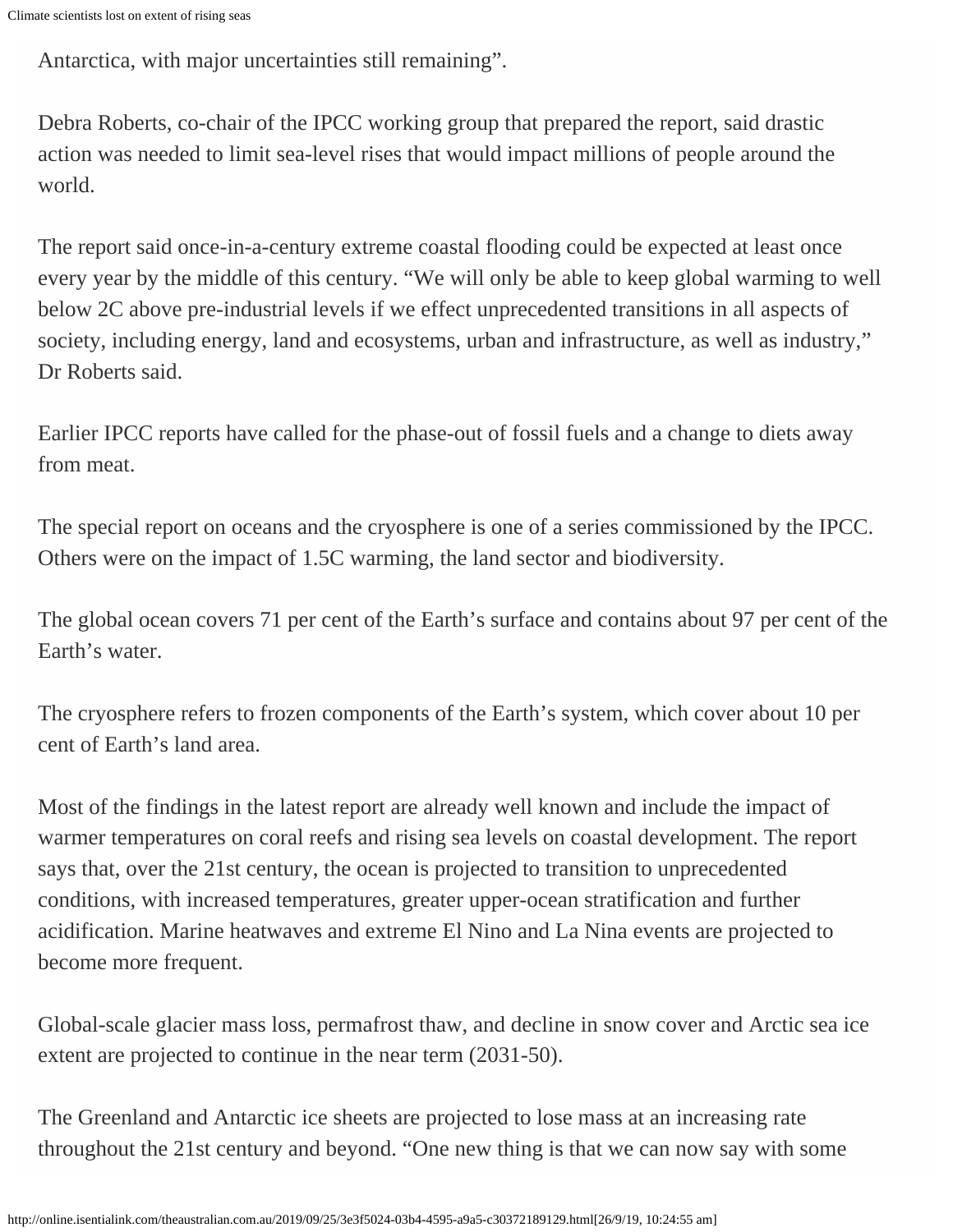Climate scientists lost on extent of rising seas

confidence that Arctic sea-ice decline is unprecedented in at least 1000 years, which is some of the clearest evidence yet that human impacts on climate already dominate over anything natural," said professor Steven Sherwood from the University of NSW.

"Also, this report examines expected changes out to … 2300, when sea-level rise is projected to be three metres to four metres without mitigation efforts, but could be kept under one metre with strong mitigation efforts."

Report co-lead author Nerilie Abram, from the Australian National University, said by reducing greenhouse gas emissions the nation could gain more than a decade to prepare parts of the coastal infrastructure against damaging events.

"But even if we act now, some changes are already locked in and our ocean and frozen regions will continue to change for decades to centuries to come, so we need to also make plans to adapt," Professor Abram said. She said there were a range of possible options, from building barriers to planned relocation, to protecting the coral reefs and mangroves that provide natural coastal defences.

## **[Graham Lloyd](https://www.theaustralian.com.au/author/Graham+Lloyd)**

Environment Editor Sydney Graham Lloyd is a fearless reporter of all sides of the environment debate. A former night editor, chief editorial writer and deputy business editor with The Australian, Graham has held senior positions nationa... [Read more](https://www.theaustralian.com.au/author/Graham+Lloyd)

#### **Share this article**



### **More stories on this topic**

- [PM: stop stoking kids' anxiety on climate](https://www.theaustralian.com.au/nation/politics/scott-morrison-calls-on-parents-to-stop-stoking-kids-climate-fears/news-story/b37d2881fe96e45e875fcfec9048776f)
- [Child of climate cult delivers compelling story](https://www.theaustralian.com.au/business/the-wall-street-journal/climate-fire-and-brimstone-damns-technologys-role-in-solutions/news-story/d9ec83346634104fdeea7133ca640b59)
- [Deciphering Greta: rhetoric v facts](https://www.theaustralian.com.au/inquirer/greta-thunberg-more-threat-than-detail-on-climate-action/news-story/ad3013648ef7cac406e5aec8926ac766)

## **Topics**

http://online.isentialink.com/theaustralian.com.au/2019/09/25/3e3f5024-03b4-4595-a9a5-c30372189129.html[26/9/19, 10:24:55 am]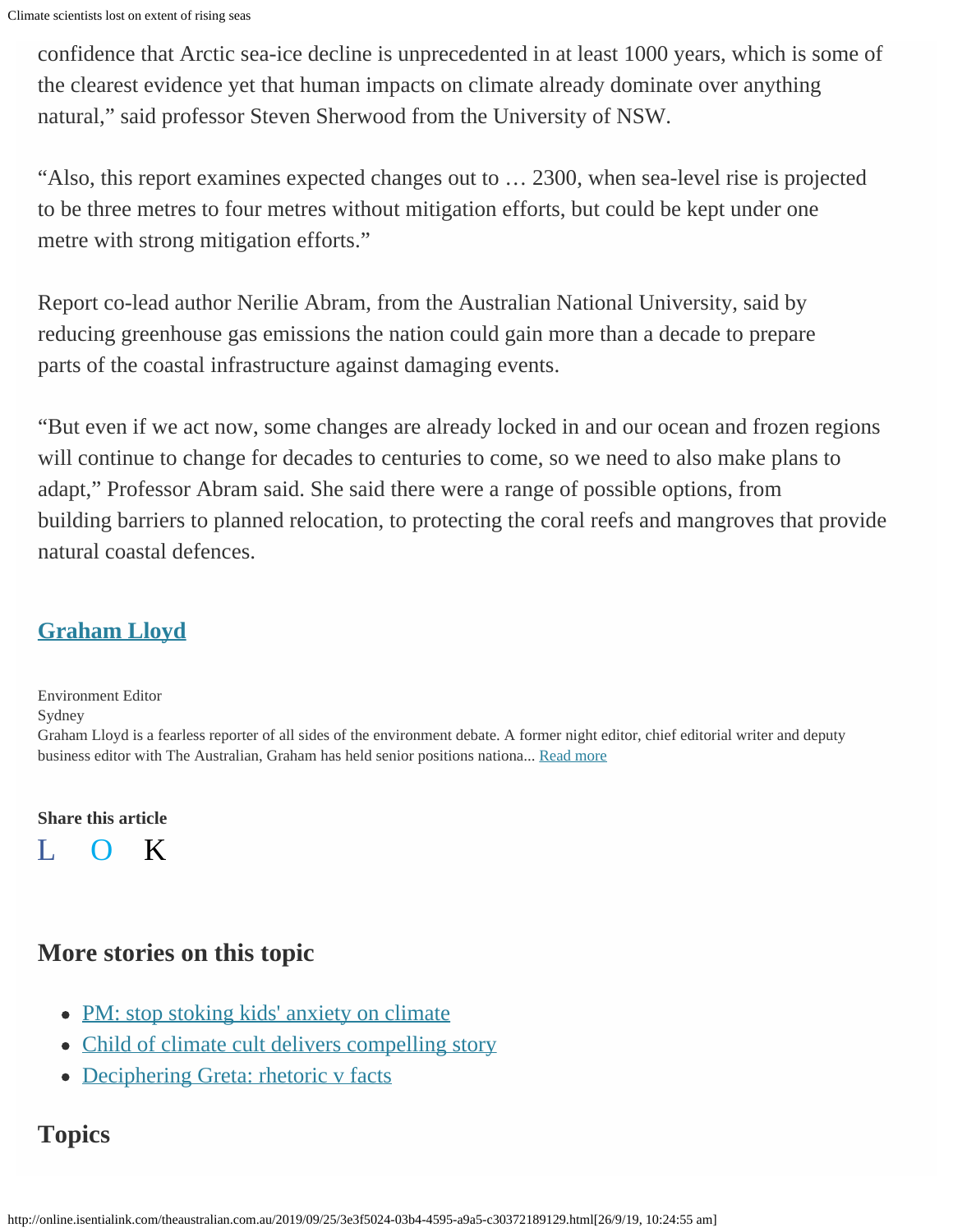[Climate Change](https://www.theaustralian.com.au/topics/climate-change)

#### SPONSORED CONTENT

[Why big business is turning to solar energy](http://trc.taboola.com/newscorpau-aud-theaustralian/log/3/click?pi=%2Fnation%2Fclimate-scientists-lost-on-extent-of-rising-seas%2Fnews-story%2F214a7095d37ef4b82244051b99ab136c&ri=6e33cc3ca3fa9a712387f757e7bffb19&sd=v2_77c16181bc3f564e77dc2ec775d3e613_a6fc1c42-84fa-4f95-87f2-905a83249c00-tuct4858a5f_1569457375_1569457375_CNawjgYQna5IGO6MzNfWLSABKAEwEDiu_QZA8IUQSIS5FlCVmgJYAGAA&ui=a6fc1c42-84fa-4f95-87f2-905a83249c00-tuct4858a5f&it=video&ii=~~V1~~-524093302647868743~~5yE06ih-LchPwLISHSP5HzM0xJsutof34-88YFPApLEZDaMJce4jup1Fuc1iPZHBRMn_0S_e1214ALcf-kGSlPoew2qHyISbADwBJUzKmw75trTmMwGkVFLx19kN5TrW2L02xQWAhiZ3iKvT3Mh0i1WE9m5el3PdvhE7xzHxiKAlaHsEvRzF7F562I4h0lU2uq180H09KMMGWKDra9vB9w&pt=text&li=rbox-t2m&sig=3bf13b94da0ec6a18acec336ef769e9c736b116bfb19&url=https%3A%2F%2Fwww.theaustralian.com.au%2Fbusiness%2Ftechnology%2Fpole-positions-why-big-companies-are-finding-new-ways-to-get-off-the-grid%2Fnews-story%2Ffab66b6d0323ffabe1829b456d7b93dc%3Futm_source%3Dtaboola%26utm_medium%3Dnative&vi=1569457374830&p=ncanative-ibm&r=87&tvi2=-2<i=deflated)

[Artificial intelligence is turbo](https://www.theaustralian.com.au/business/technology/pole-positions-why-big-companies-are-finding-new-ways-to-get-off-the-grid/news-story/fab66b6d0323ffabe1829b456d7b93dc?utm_source=taboola&utm_medium=native)[charging renewables, with solar](https://www.theaustralian.com.au/business/technology/pole-positions-why-big-companies-are-finding-new-ways-to-get-off-the-grid/news-story/fab66b6d0323ffabe1829b456d7b93dc?utm_source=taboola&utm_medium=native) [and battery storage now an even](https://www.theaustralian.com.au/business/technology/pole-positions-why-big-companies-are-finding-new-ways-to-get-off-the-grid/news-story/fab66b6d0323ffabe1829b456d7b93dc?utm_source=taboola&utm_medium=native) **[SPONSORED](https://www.theaustralian.com.au/business/technology/pole-positions-why-big-companies-are-finding-new-ways-to-get-off-the-grid/news-story/fab66b6d0323ffabe1829b456d7b93dc?utm_source=taboola&utm_medium=native)**

[Tough making a buck with rates at record](http://trc.taboola.com/newscorpau-aud-theaustralian/log/3/click?pi=%2Fnation%2Fclimate-scientists-lost-on-extent-of-rising-seas%2Fnews-story%2F214a7095d37ef4b82244051b99ab136c&ri=6e33cc3ca3fa9a712387f757e7bffb19&sd=v2_77c16181bc3f564e77dc2ec775d3e613_a6fc1c42-84fa-4f95-87f2-905a83249c00-tuct4858a5f_1569457375_1569457375_CNawjgYQna5IGO6MzNfWLSABKAEwEDiu_QZA8IUQSIS5FlCVmgJYAGAA&ui=a6fc1c42-84fa-4f95-87f2-905a83249c00-tuct4858a5f&it=video&ii=~~V1~~5130388151139922387~~yYiVFQst7SWXBdhmmIAWfgXsOBngikkLYBXUjc3jldUZDaMJce4jup1Fuc1iPZHBRMn_0S_e1214ALcf-kGSlPoew2qHyISbADwBJUzKmw6plfjEzbRyQ40Pv6Tj45iQprV9R9BPQ70vjbEkn2KG5KCxMMbkkswy8RI983v1uojOC-pr7SmUBBHbe2K3Nc_juq180H09KMMGWKDra9vB9w&pt=text&li=rbox-t2m&sig=998207b5d58f288602e900db8a7653314cedbab2980b&url=https%3A%2F%2Fwww.theaustralian.com.au%2Fsponsored%2FRpUeUgnxlB6Lpcll7RqQ%2Ftough-making-a-buck-with-rates-at-record-lows%2F%3Futm_source%3Dtaboola%26utm_medium%3Dnative&vi=1569457374830&p=ncanative-cashwerkz&r=45&tvi2=-2<i=deflated) [lows](http://trc.taboola.com/newscorpau-aud-theaustralian/log/3/click?pi=%2Fnation%2Fclimate-scientists-lost-on-extent-of-rising-seas%2Fnews-story%2F214a7095d37ef4b82244051b99ab136c&ri=6e33cc3ca3fa9a712387f757e7bffb19&sd=v2_77c16181bc3f564e77dc2ec775d3e613_a6fc1c42-84fa-4f95-87f2-905a83249c00-tuct4858a5f_1569457375_1569457375_CNawjgYQna5IGO6MzNfWLSABKAEwEDiu_QZA8IUQSIS5FlCVmgJYAGAA&ui=a6fc1c42-84fa-4f95-87f2-905a83249c00-tuct4858a5f&it=video&ii=~~V1~~5130388151139922387~~yYiVFQst7SWXBdhmmIAWfgXsOBngikkLYBXUjc3jldUZDaMJce4jup1Fuc1iPZHBRMn_0S_e1214ALcf-kGSlPoew2qHyISbADwBJUzKmw6plfjEzbRyQ40Pv6Tj45iQprV9R9BPQ70vjbEkn2KG5KCxMMbkkswy8RI983v1uojOC-pr7SmUBBHbe2K3Nc_juq180H09KMMGWKDra9vB9w&pt=text&li=rbox-t2m&sig=998207b5d58f288602e900db8a7653314cedbab2980b&url=https%3A%2F%2Fwww.theaustralian.com.au%2Fsponsored%2FRpUeUgnxlB6Lpcll7RqQ%2Ftough-making-a-buck-with-rates-at-record-lows%2F%3Futm_source%3Dtaboola%26utm_medium%3Dnative&vi=1569457374830&p=ncanative-cashwerkz&r=45&tvi2=-2<i=deflated)

[Companies paying good](https://www.theaustralian.com.au/sponsored/RpUeUgnxlB6Lpcll7RqQ/tough-making-a-buck-with-rates-at-record-lows/?utm_source=taboola&utm_medium=native) [dividends are in high demand as](https://www.theaustralian.com.au/sponsored/RpUeUgnxlB6Lpcll7RqQ/tough-making-a-buck-with-rates-at-record-lows/?utm_source=taboola&utm_medium=native) [investors lean to the](https://www.theaustralian.com.au/sponsored/RpUeUgnxlB6Lpcll7RqQ/tough-making-a-buck-with-rates-at-record-lows/?utm_source=taboola&utm_medium=native) **[SPONSORED](https://www.theaustralian.com.au/sponsored/RpUeUgnxlB6Lpcll7RqQ/tough-making-a-buck-with-rates-at-record-lows/?utm_source=taboola&utm_medium=native)**

#### <span id="page-3-0"></span>**Comments**

Reader comments on this site are moderated before publication to promote lively, but civil and respectful debate. We encourage your comments but submitting one does not guarantee publication. You can read our comment guidelines [here](https://help.theaustralian.com.au/website/i-commented-on-a-story-why-was-it-not-published/). If you believe a comment has been rejected in error, email [comments@theaustralian.com.au](mailto:comments@theaustralian.com.au) and we'll investigate. **Please ensure you include the email address you use to log in so we can locate your comment.**

#### **To join the conversation, please [log in.](https://www.theaustralian.com.au/#) Not a subscriber? [Subscribe now](https://www.theaustralian.com.au/subscribe/news/1/?sourceCode=TAWEB_SIG125A)**

- Subscribing to The Australian enables you to leave a comment below.
- By posting a comment you are accepting our [Subscriber Terms and Conditions](https://www.theaustralian.com.au/help/subscription-terms) and [Commenting Guidelines.](https://help.theaustralian.com.au/comments/the-australian-comment-guidelines/)
- To find out more read our **FAQs** or please email comments @theaustralian.com.au.

Hi